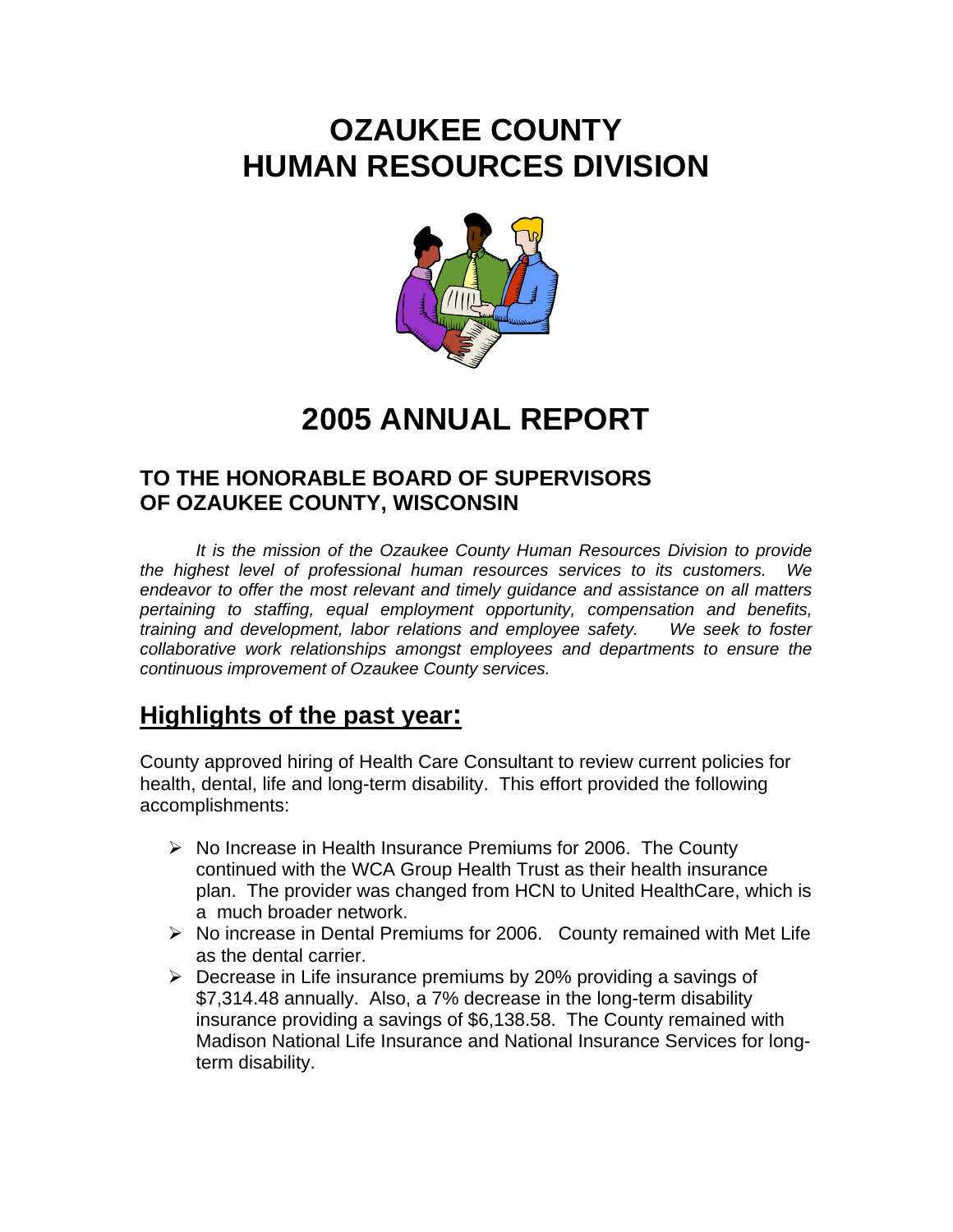All four union contracts, which expired on 12/31/04, were settled in 2005. A lot of time was expended in negotiating and settling the contracts. Two-year contracts were reached with the OPEIU and Lasata Care Center union employees, and three-year contracts were obtained for the Sheriff's and Highway Department union employees.

Early Retirement Supplement was developed and approved in 2005. This benefit was included in all four contracts, with an effective date of 1/1/05. The amount available per employee in 2005 was \$3,500. However, this benefit amount is prorated depending on what month the employee retires. Four employees took advantage of this benefit.

A Benefits Fair was held on November 15 and 16, 2005 at all four Ozaukee County locations: Administration Center Auditorium, Highway Department Lunch Room, Lasata Care Center Classroom and the Justice Center Jury Room. The intent was to provide one stop shopping to employees for planning of their 2006 benefits needs. Vendors included Met Life (dental open enrollment); Wage Works, Section 125 enrollment, (medical, dental and dependent care reimbursement), Deferred Compensation (State and North Shore), three Credit Unions (Glacier Hills, Allco, Kohler); AAA Insurance; and Waddell & Reed (financial planning, budgeting, and funding strategies). Employees were able to stop in during their break and lunch periods. This saved time and energy, as representatives were available at different times to answer questions and assist employees in completing the forms. Favorable feedback was received.

Changed Worker's Compensation Carriers from Cambridge Integrated Services to Wisconsin County Mutual, effective March 14, 2005. Wisconsin County Mutual should prove to be more cost effective because they can provide claims administration, safety, training, and recommend changes to the county which will assist in lowering our worker's compensation claims and costs. In conjunction with this effort, a walk-though at the Lasata Care Center has been scheduled for March 14, 2006 to observe employees as they work. Following this session, a report will be prepared by Wisconsin County Mutual with recommendations for possible changes.

Wisconsin Deferred Compensation changed their provider carrier from Nationwide to Great West Retirement. This change occurred in November 2005 and was beneficial to the employee as it provided them with the capability to review their accounts and make changes on line, in addition to offering a broader time for phone customer service, 7:00-7:00 pm.

Listed below is a summary of the grievances for the last three years. A goal for 2006 is to foster a better working relationship between union and management to reduce the number of grievances.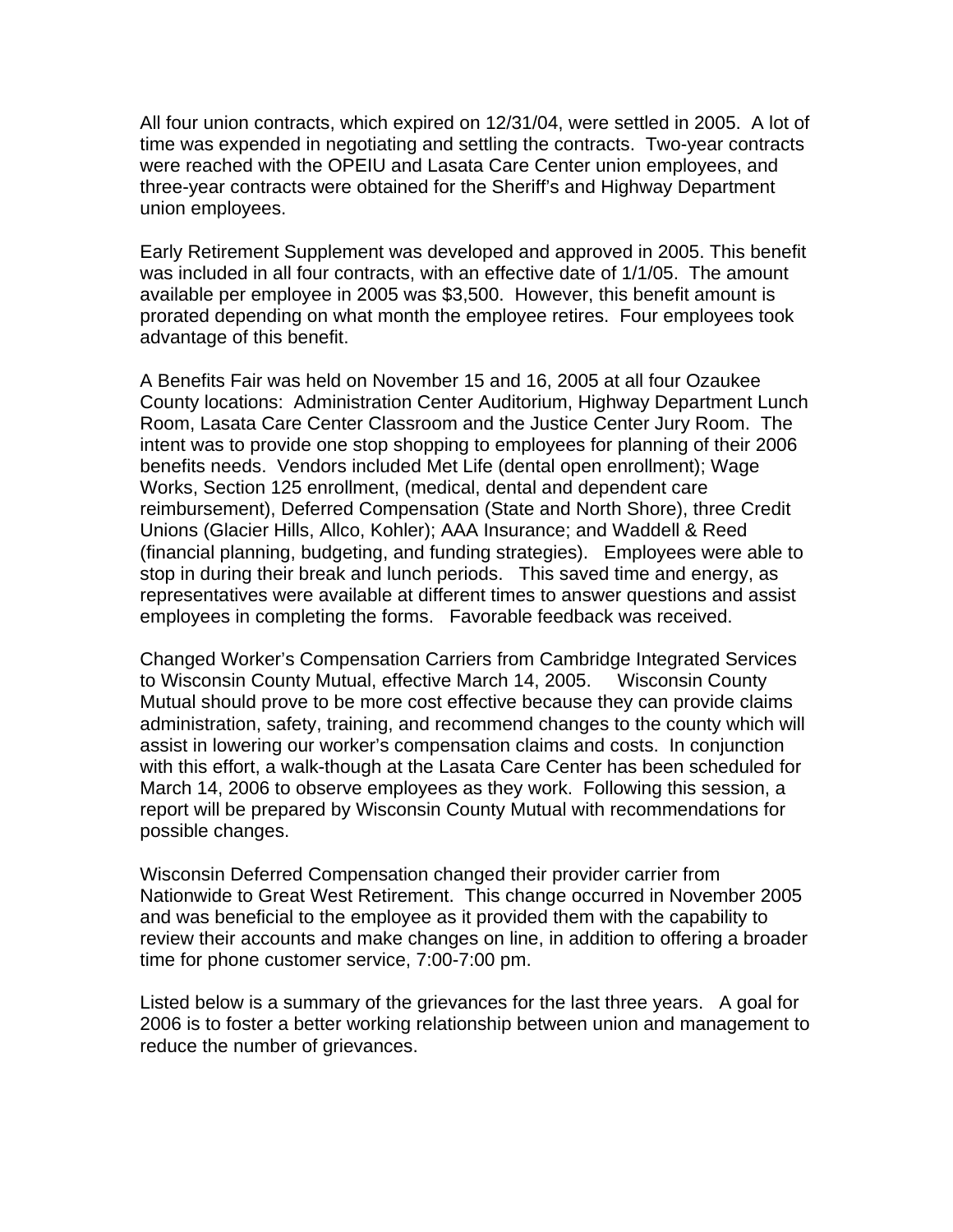#### **GRIEVANCES SUMMARY 2003 – 2005**

|                 | 2003     | 2004 | 2005 |
|-----------------|----------|------|------|
| OPEIU Admin     | 19       | -6   | 9    |
| Law – Lasata    | 18       | 13   | 10   |
| Law - Sheriff's | $\Omega$ | -3   | 11   |
| TOTALS          | 37       | 22   | 30   |

Note: There were NO grievances from the Highway Union Employees.



Ozaukee County Fair was again a huge success and a lot of fun due to the exciting twist of the Ozaukee County Idol contest. A few brave souls volunteered for this event, including our Ozaukee County Administrator. The dunk tank was also a draw as employees were given a chance to dunk their favorite County person in a very chilly dunk tank. County Board Chairman Brooks, County Administrator Meaux and County Board Supervisors Sopko and Miller braved taking the plunge into the cold water. The money collected was donated to the Courthouse Restoration project!

The United Way campaign began in late September requesting monetary donations from Ozaukee County employees to assist residents by supporting and strengthening families, promoting economic self-sufficiency, meeting basic needs, helping children succeed and to build healthier neighborhoods and communities. As in the past, employees were very generous in their donations to the United Way campaign. Listed is the money collected from employees during the last three campaigns:

2003 - \$9,372.00; 2004 - \$9,639.00; 2005 - \$9,927.00

Additionally, in early fall, \$6,767.94 was collected for Hurricane Katrina, providing total donations from employees with these two collections in 2005 of \$16,694.94. These efforts show the generous hearts of the Ozaukee County employees!